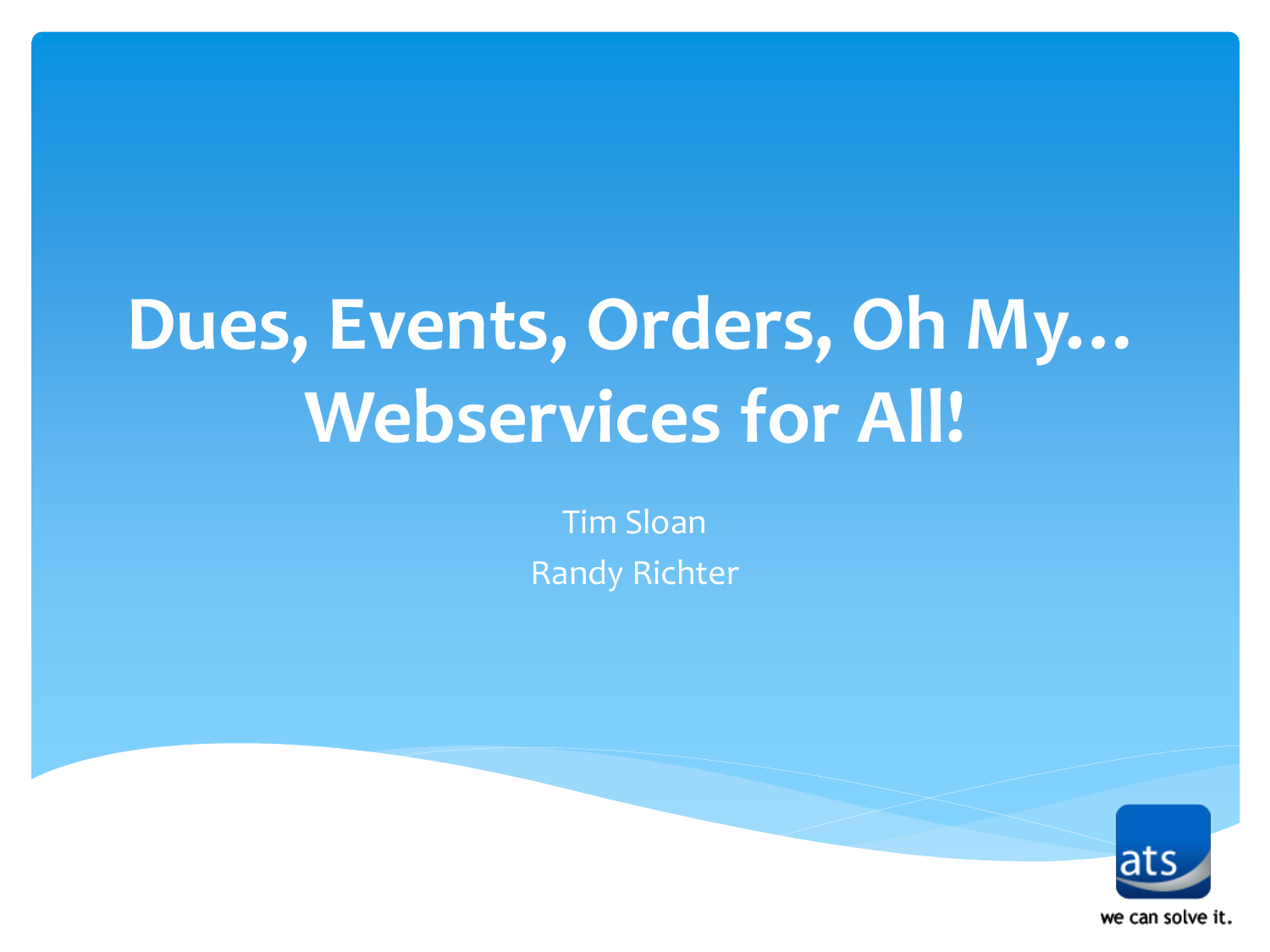# Getting Data In and Out of iMIS

#### SQL Reads and Writes

- Not sustainable
- May break applications with upgrades
- May violate license agreement
- iMIS API's
	- Upgradable
	- Scalable

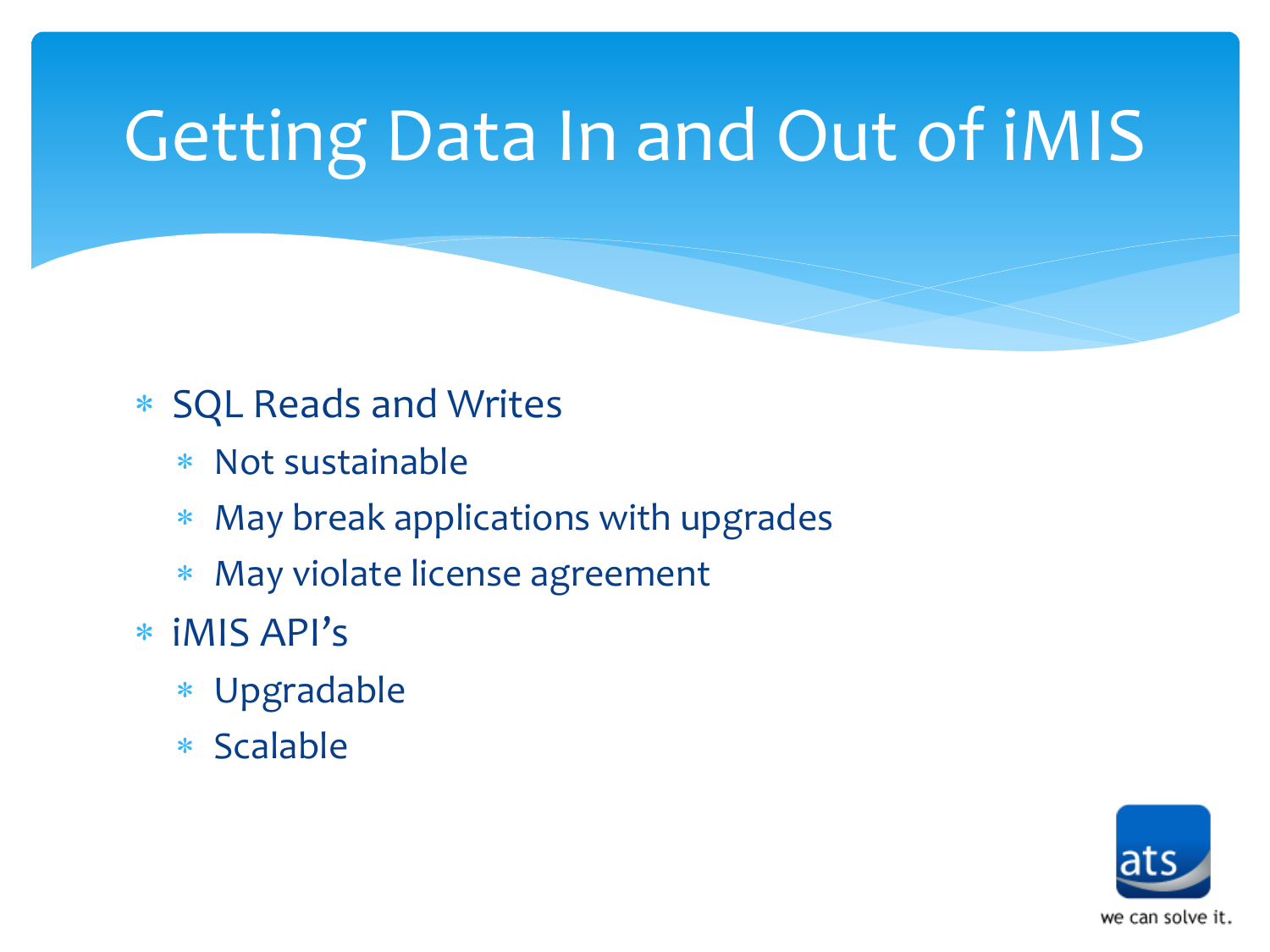## Application Layer

- Separate Presentation Layer from Business and Data Layer
	- No direct SQL calls or API calls in your website pages
	- Works with single or multiple server topologies



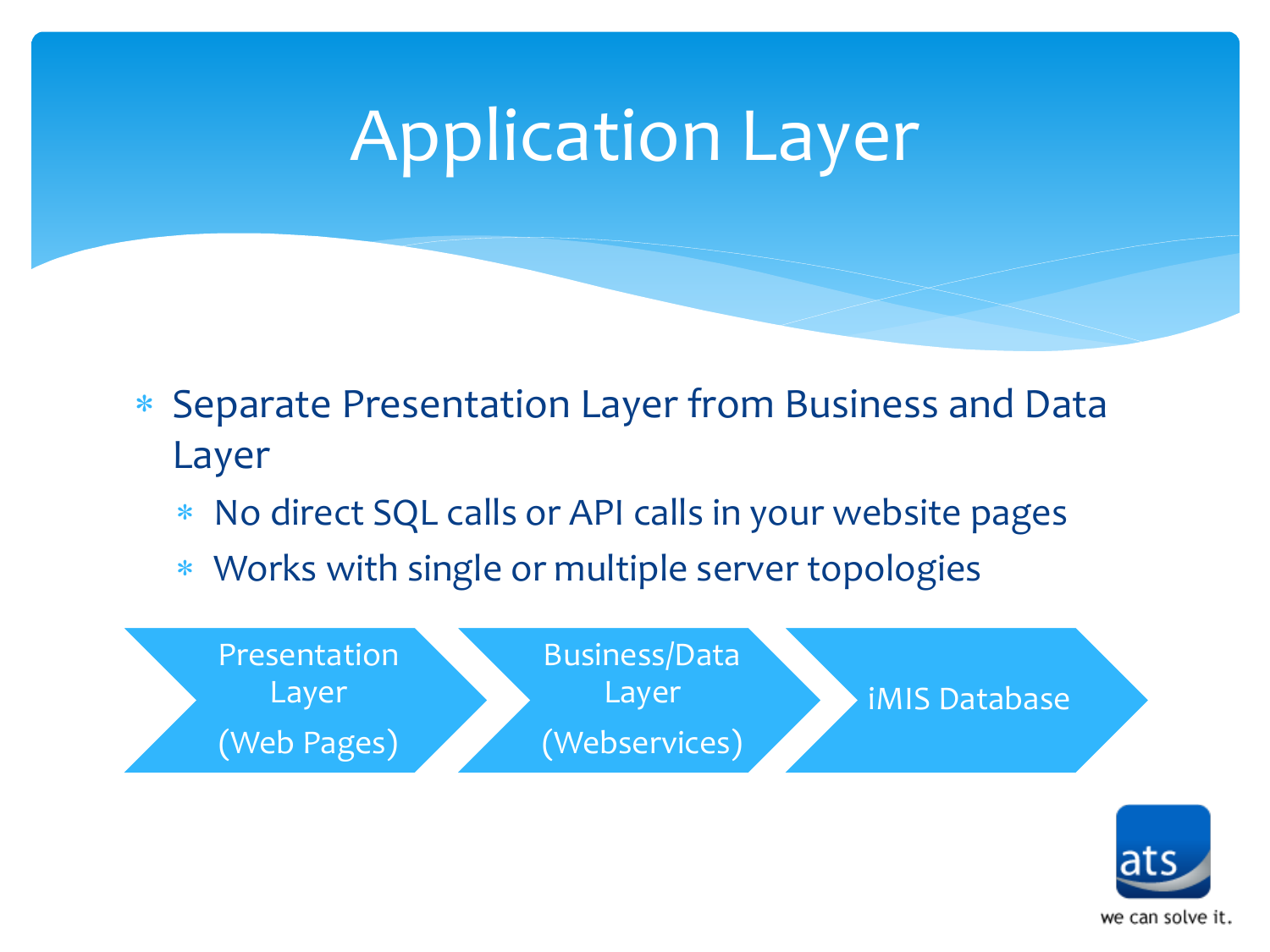## History of iMIS APIs

#### COM ibo's

- Worked with iMIS version 10.x
- Late 1990's
- .NET ibo's
	- Work with all versions of iMIS from 10.x to 20.x
- SOA Webservices
	- Generally based on .NET ibo's
	- \* Still have some limited functionality

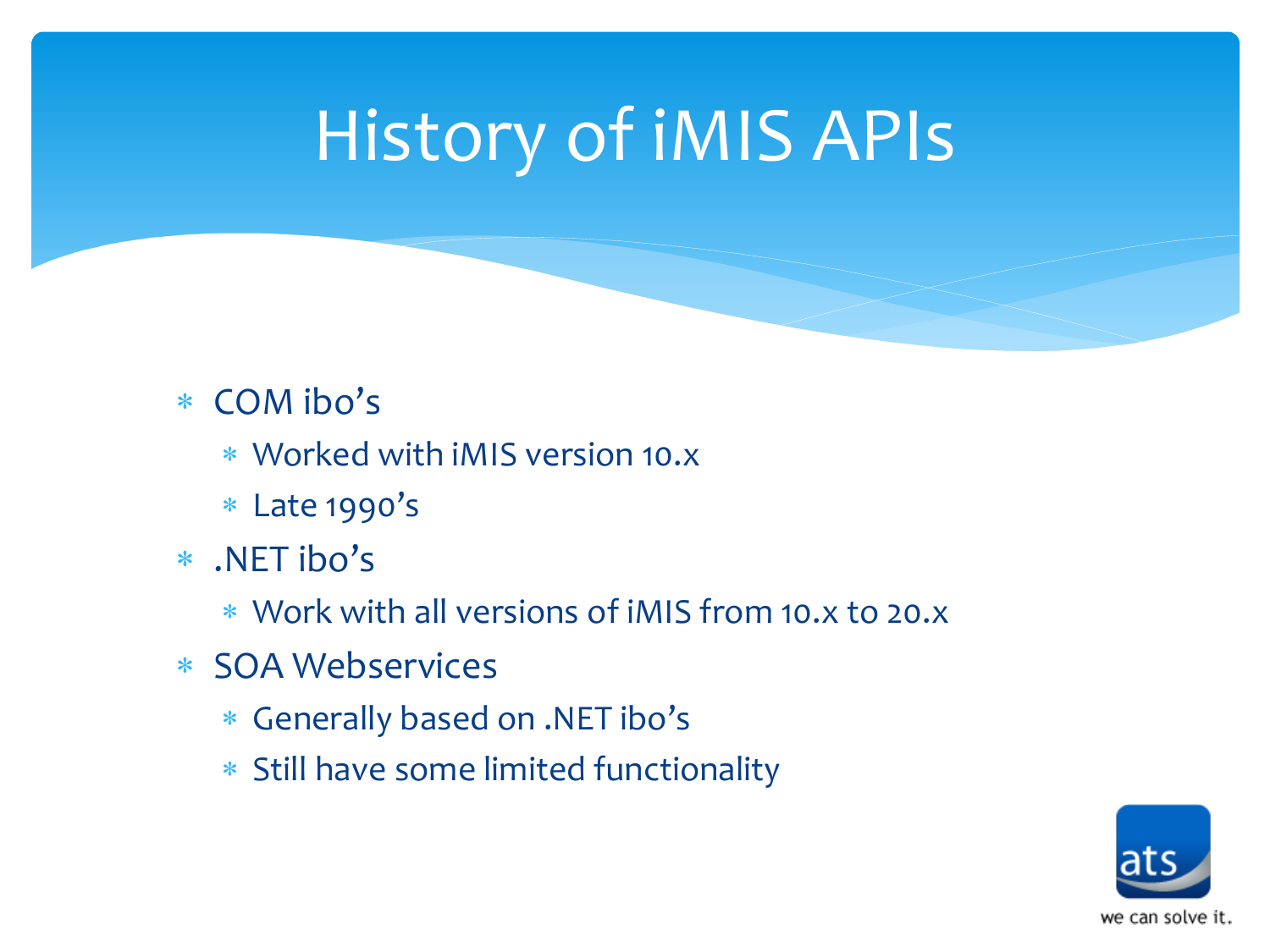## History of ATS Webservices

- Similar code was being written for similar projects (e.g., member directory)
- Needed something upgradable that worked when clients upgraded iMIS and the underlying data structure changes.
- Began building them in 2007
- Used in every ATS project
- Based on the iMIS Business Objects (ibo's)
- Thousands of hours of development time

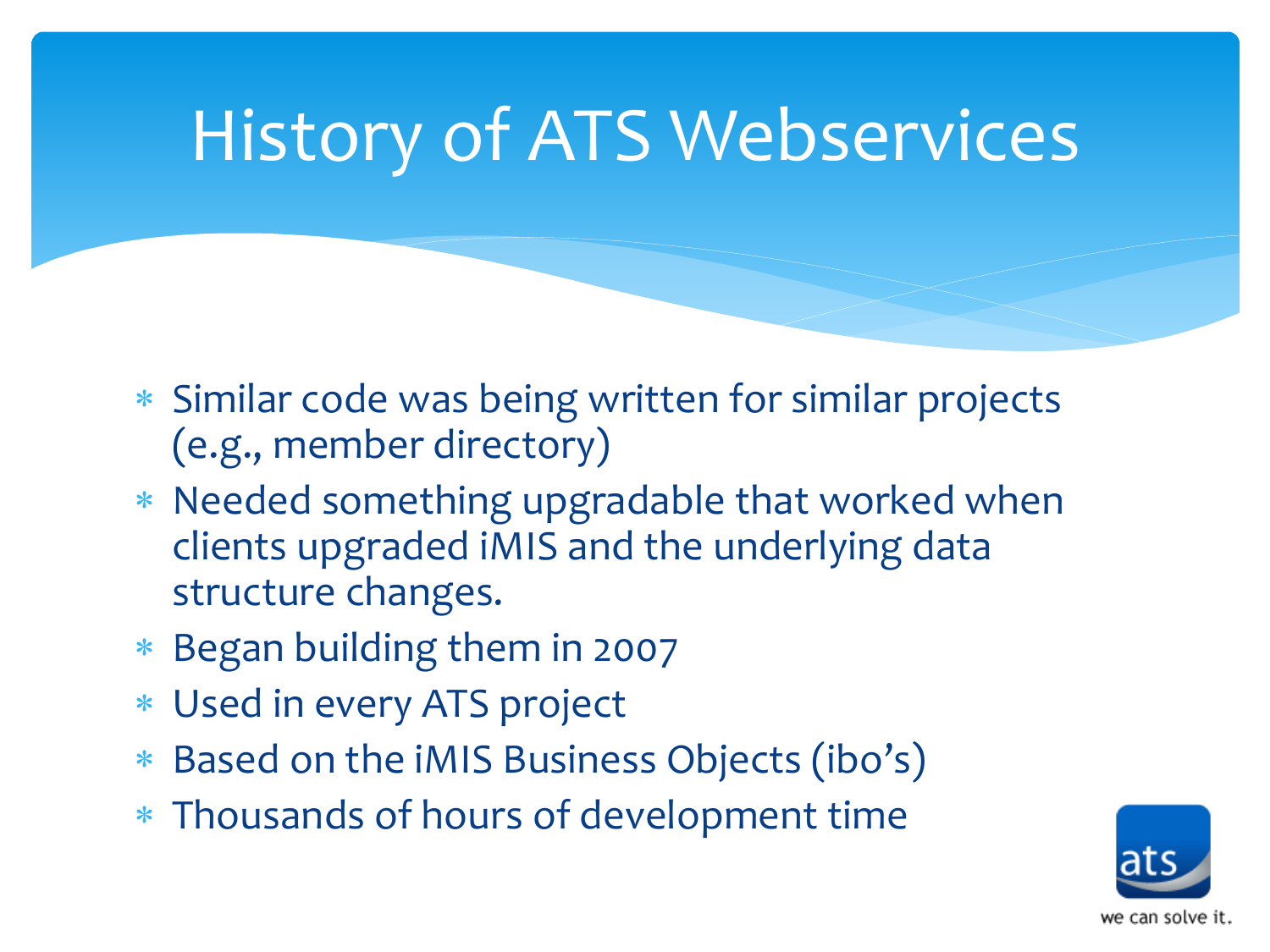

- Provide a consistent way for developers to call the underlying IBO
- Allowed us to address bugs in IBO's and compensate for them by making the appropriate changes in the code
- Allowed us to account for differences in versions of iMIS (e.g. some iMIS versions require you to set a regclass BEFORE overriding the price and other versions require you to override the price BEFORE setting the regclass)
- One place for all batch creation, credit card charging calls.

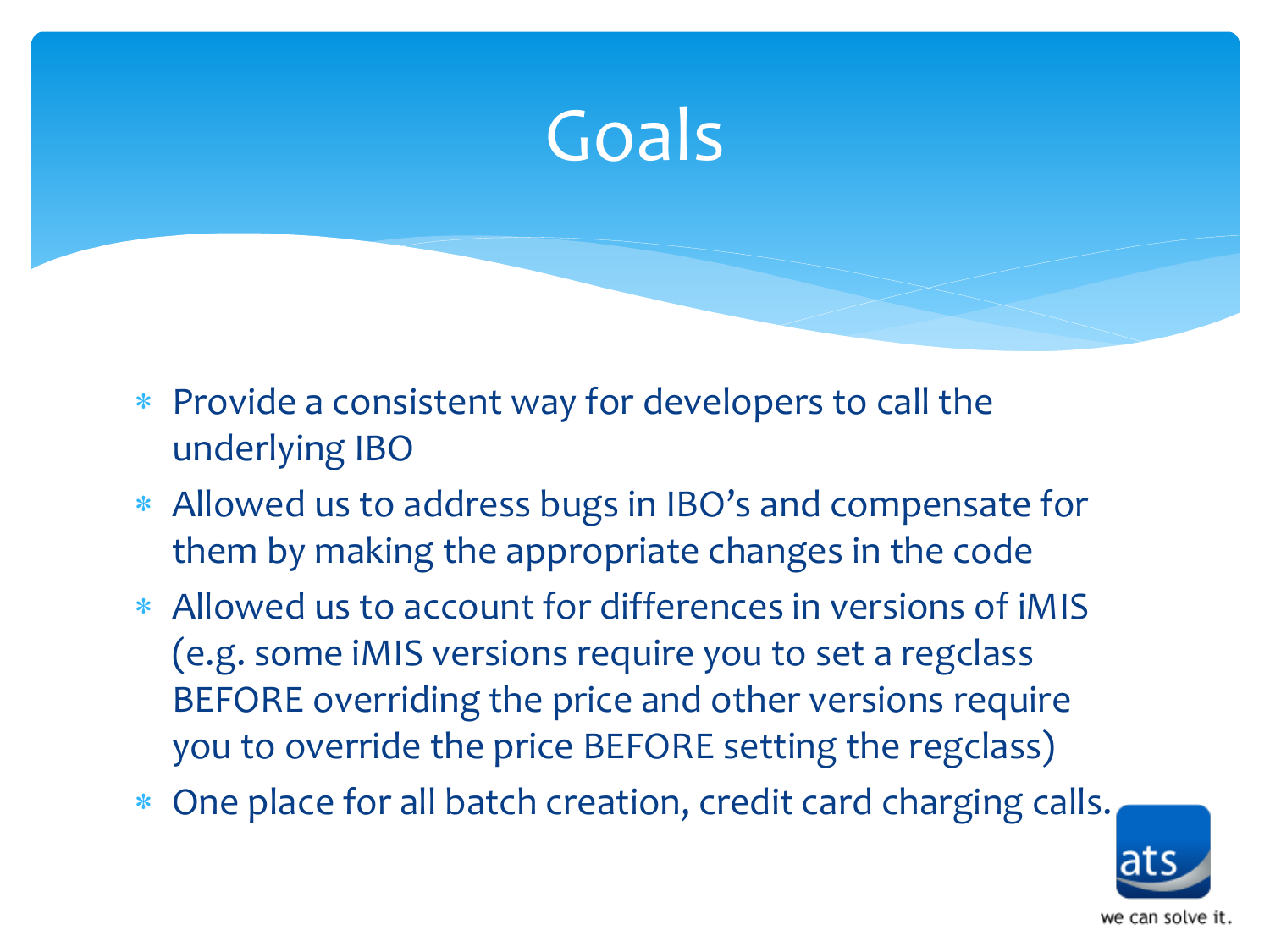## Types of Projects

- ATS Online Marketplace
- Profile Management
- Bridges to third party applications
- \* Highly customized Forms



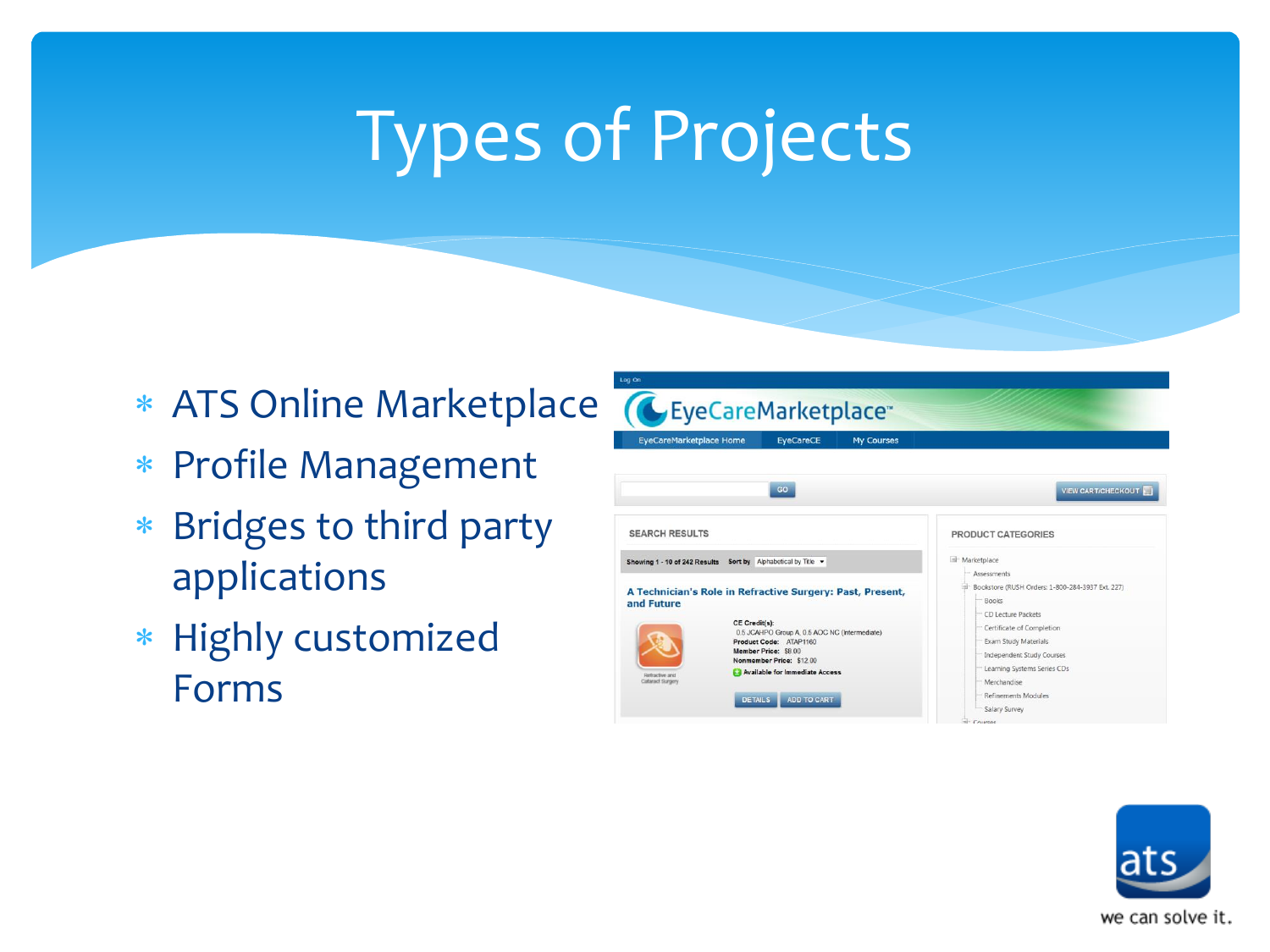## What the Webservices Are

- A set of .NET SOAP based webservices
- Can be called from any programming language with POST/GET calls
- Provide success/failure responses with error messages
- Can be locked down through IIS and/or through the use of an Authentication Token for SQL calls
- Are separately licensed by Suite

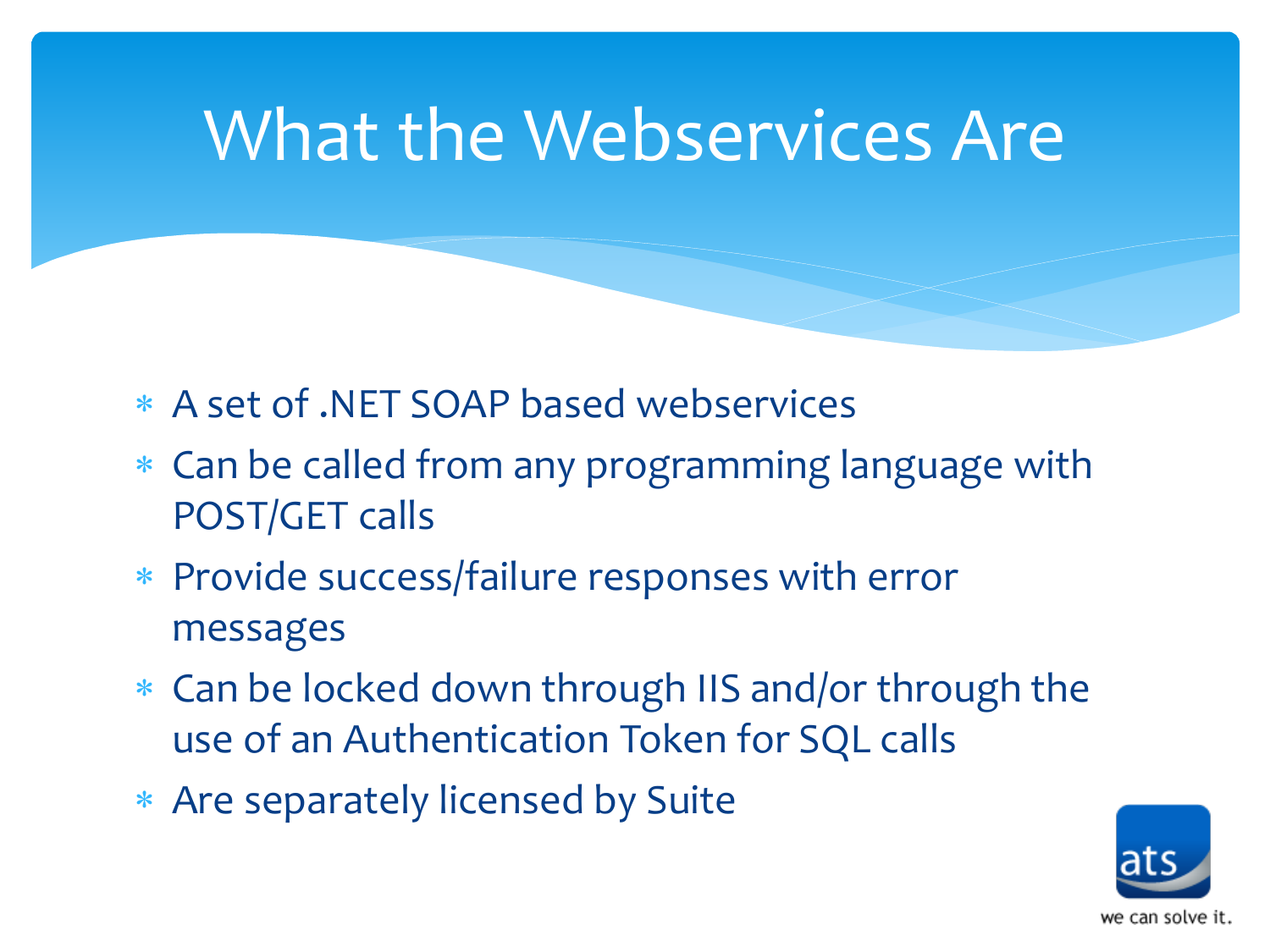## ATS Webservice Suites

- Contacts includes the ability to get and put contact information including names, addresses, user defined fields, activities, relationships, etc. as well as Login
- Dues includes the ability to get information about subscriptions and dues products and pay dues
- Orders Includes the ability to get information about products, freight, shipping, and place orders
- Events Includes the ability to get information about an event and register people for an event
- Donations Includes the ability to get fundraising information and process donations

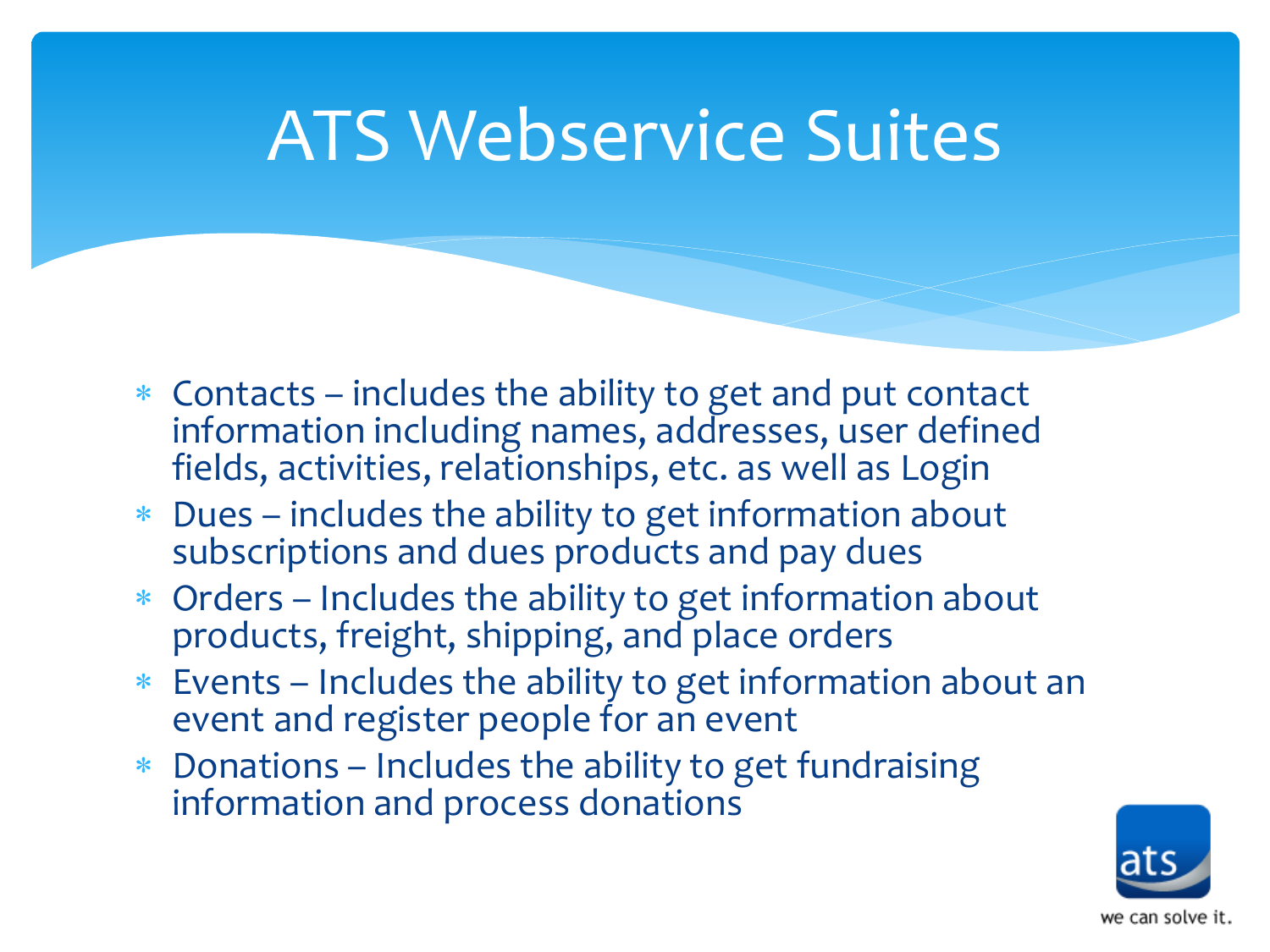### ATS Webservices

Individual Pre-Built Webservices for Third Party Platforms

- Authorize.NET
- Beacon Live
- Blue Sky **Broadcast**
- Boxwood
- CadmiumCD
- CDS
- **CECity**
- **CommPartners**
- CQRC Engage
- Digital Ignite
- Digitec
- Drupal
- Elogic
- Eshow
- Experient
- GoToTraining
- GoToWebinar
- MapYourShow
- Moodle
- Omnovia
- Peach New Media
- Powered By Dub
- Ready Talk
- \* Real Magnet
- \* Refined Training
- Scholar Lab
- Sitefinity
- Small World Labs
- Socious
- Walsworth
- WebCourseWorks
- Many More in Development!

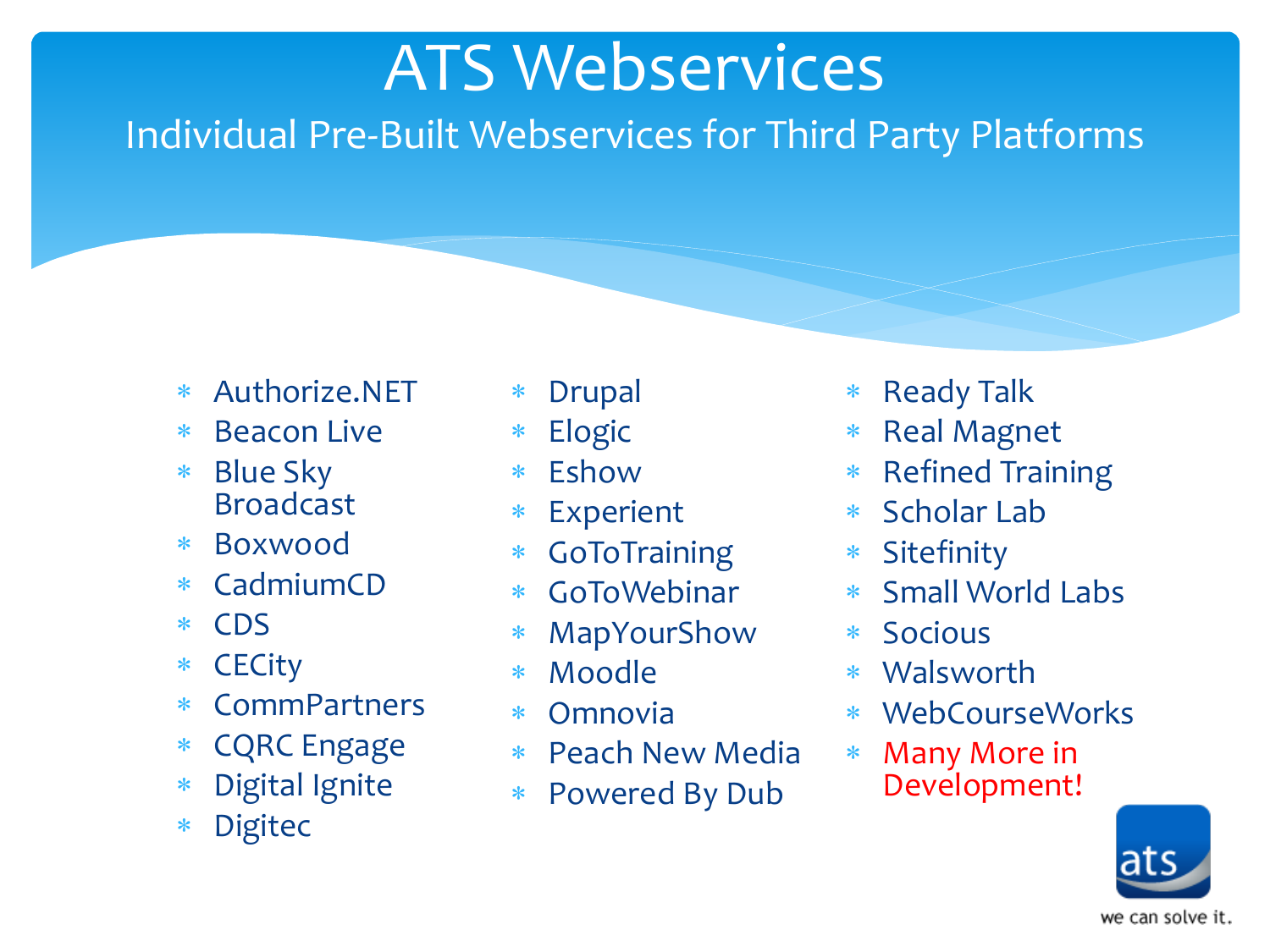#### Example Application Development

Create a custom membership directory

- Create a .NET application in Visual Studio Application
- Add a reference to the webservices
- Create object for the webservice
- Create object to hold webservice response
- Call the webservice
- Analyze the results

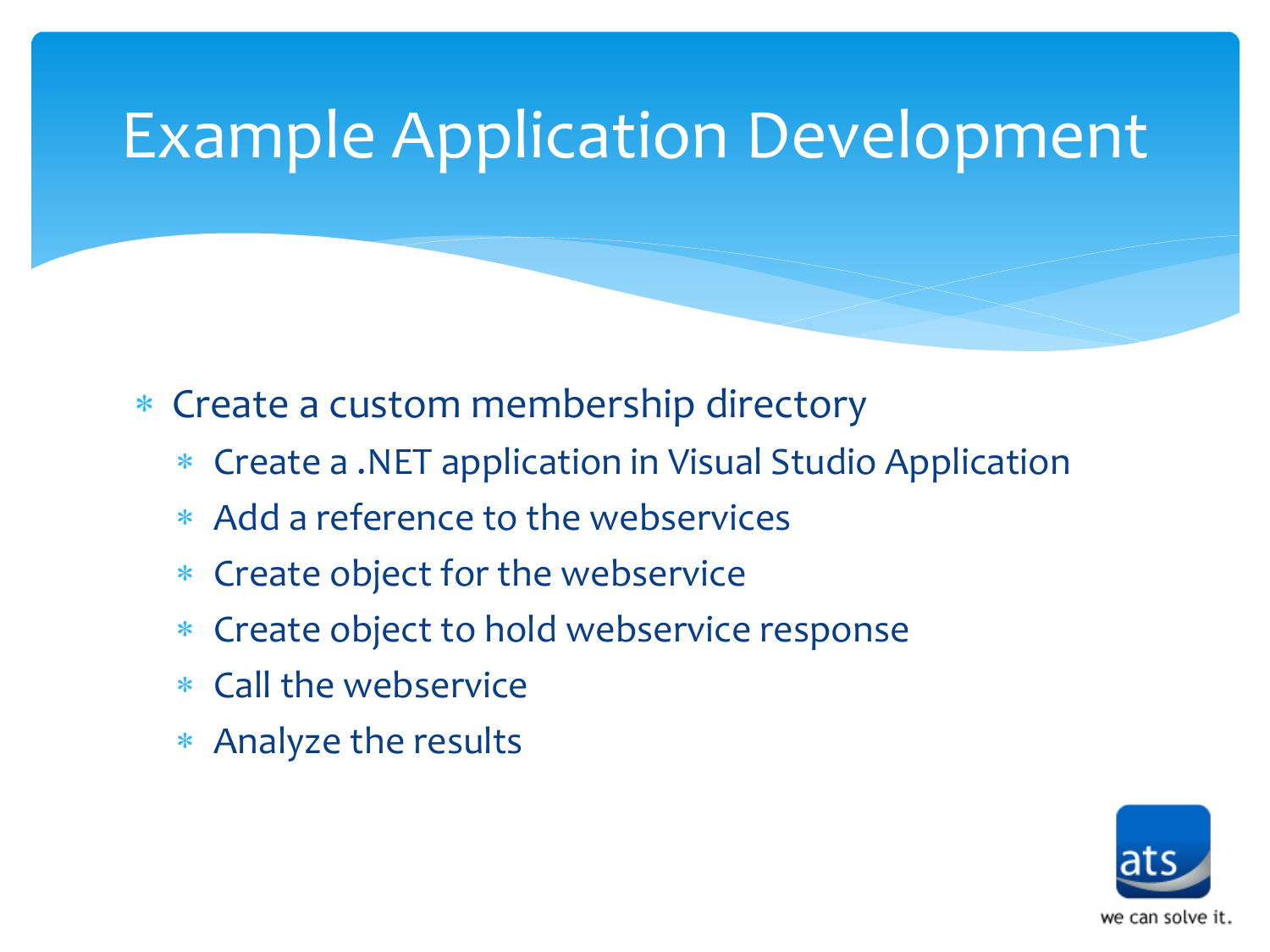### Sample Webservice Call

```
String iMISID = "101"; //Could be the id number of the currently logged in person
wsContacts.wsContacts objwsContacts = new wsContacts.wsContacts();
wsContexts. Results objResults = new wsContexts. Results();
objResults = objwsContext.getContext(iMISION);if (objResults. ResultCode != 0)HttpContext.Current.Response.Redirect(ConfigurationManager.AppSettings["ErrorPage"] +
        "?message=Error getting contact: " + iMISID + " - " +
       HttpContext.Current.Server.UrlEncode(objResults.ResultMessage));
else
   wsContext.Sontacts.Tuct myContent = objResults.Contacts[0];String WelcomeMessage = "Welcome " + myContact.FirstName + "!";
```
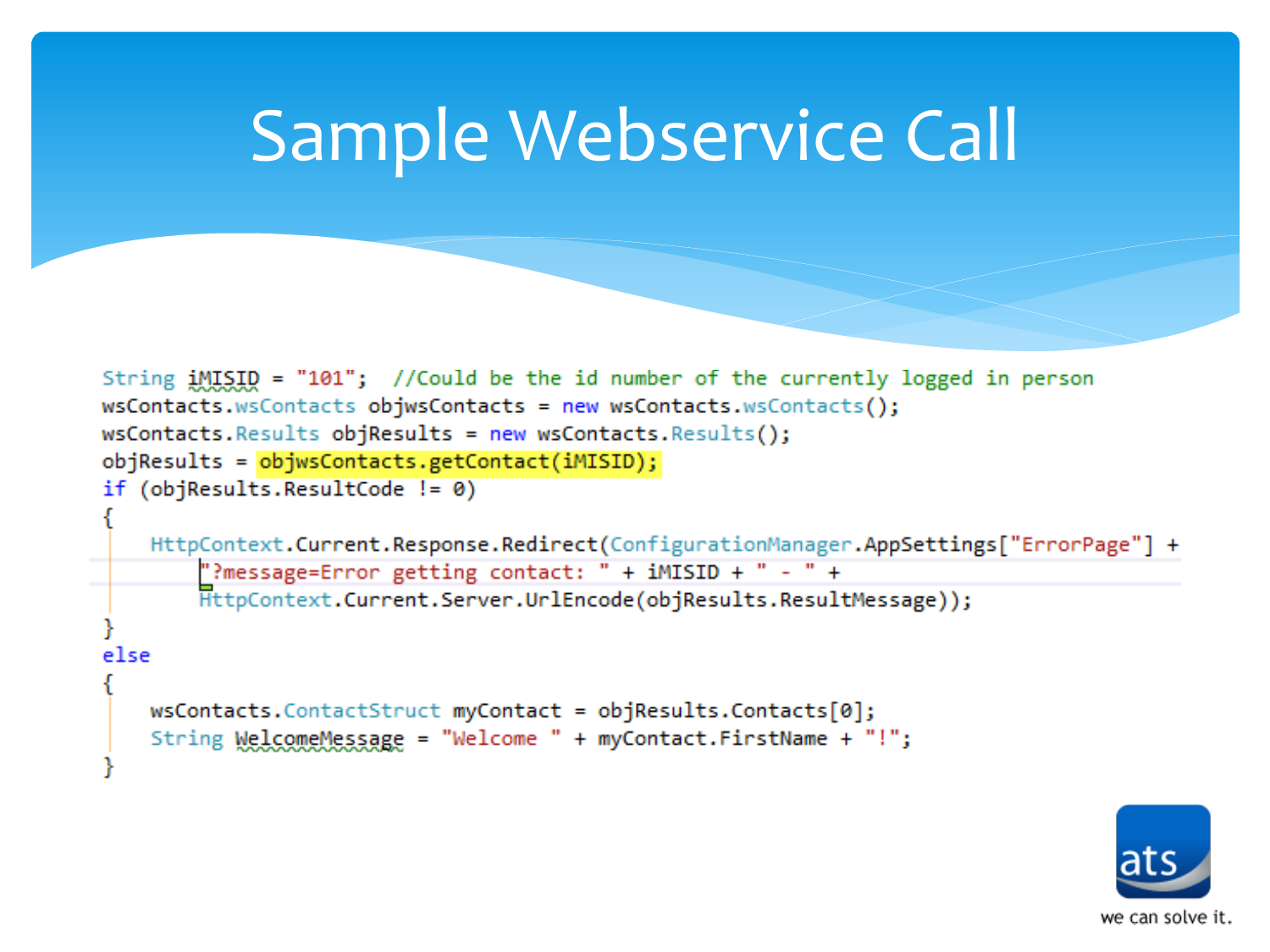## Sample Methods

- Information on the ATS Website at <http://www.atsol.org/>
- Demo calls at <http://demo.atsol.org/WebServices.aspx>

#### wsContacts

Click here for a complete list of operations.

#### getContact

Returns contact information for the passed in iMIS ID.

#### **Test**

To test the operation using the HTTP POST protocol, click the 'Invoke' button. Parameter Value ContactId: 101



Invoke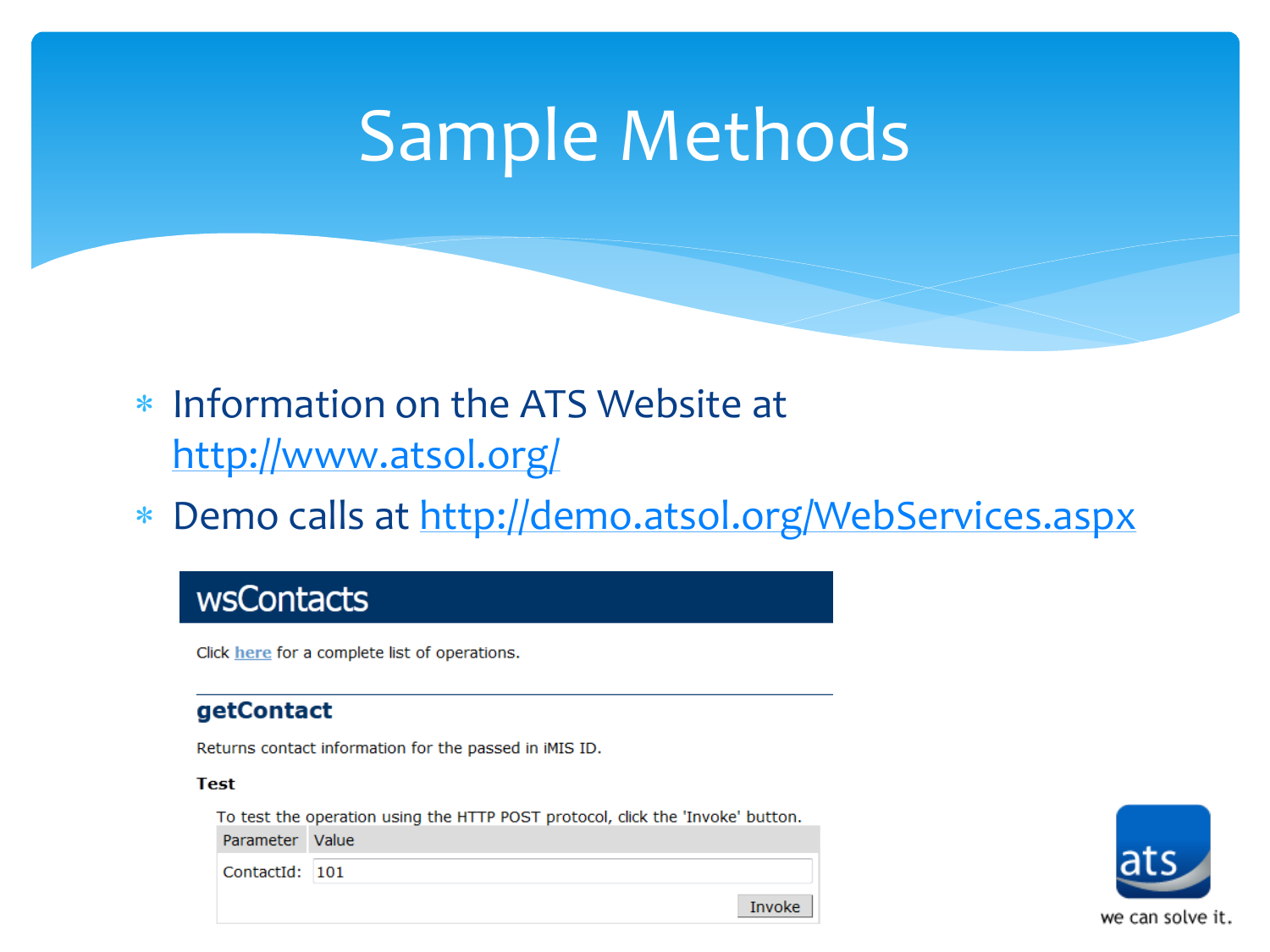## Sample Results

| $-\langle$ Results $\rangle$                                             |
|--------------------------------------------------------------------------|
| $-$ <contacts></contacts>                                                |
| $-\leq$ ContactStruct>                                                   |
| <addresscount>0</addresscount>                                           |
| $-\leq$ Addresses>                                                       |
| $-$ <address></address>                                                  |
| <address1>P.O. Box 1111</address1>                                       |
| $\leq$ Address2/ $\geq$                                                  |
| $\leq$ Address3/ $>$                                                     |
| <addressformatcode>0</addressformatcode>                                 |
| <addressnumber>1</addressnumber>                                         |
| <addresspurpose>Address</addresspurpose>                                 |
| <badaddressreasoncode></badaddressreasoncode>                            |
| <barcode>/0710725648/</barcode>                                          |
| $\leq$ CarrierRoute $\geq$                                               |
| <city>Newark</city>                                                      |
| $\langle$ Country                                                        |
| $<$ County $\ge$                                                         |
| <deliverypointbarcode></deliverypointbarcode>                            |
| $\langle$ Directions $\rangle$                                           |
| <emailaddress>rrichter@atsol.org</emailaddress>                          |
| $<$ Fax $>$                                                              |
| <formattedaddress>P.O. Box 1111 Newark, NJ 07107-2564</formattedaddress> |
| <institutename>Prodigy Makers International</institutename>              |
| <ispreferredbill>true</ispreferredbill>                                  |
| <ispreferredmail>true</ispreferredmail>                                  |
| <ispreferredship>true</ispreferredship>                                  |
| <lastqasbatchdatetime>0001-01-01T00:00:00</lastqasbatchdatetime>         |
| <lastverifiedon>0001-01-01T00:00:00</lastverifiedon>                     |
| $\le$ LocalGovernmentDistrictl $\ge$                                     |
| $\langle$ LocalCovernmentDistrict $2 \rangle$                            |

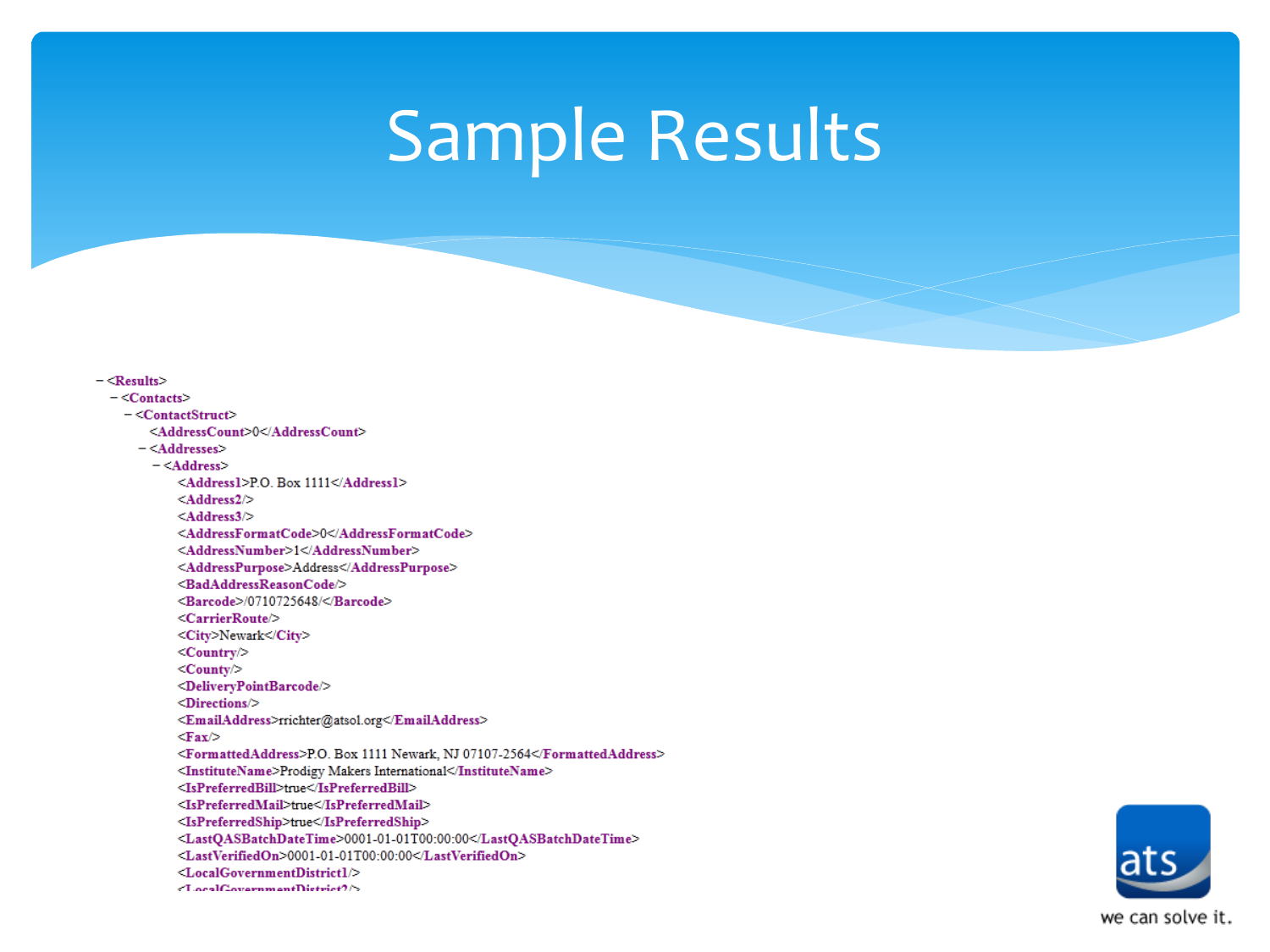# **Licensing**

- Licensed per SUITE, Contacts, Dues, Orders, Events, Fundraising (\$2500 each)
- Individual bridges to third party platforms are licensed separately (Price based on # of iMIS users)
- If you are licensed for the ATS Online Marketplace you are automatically licensed for the corresponding webservices suites.
- Full support is included for first year and is optional year 2 and beyond for additional SU fee.
	- \* Includes any bug fixes
	- New functionality/methods
	- Versions to match iMIS upgrades

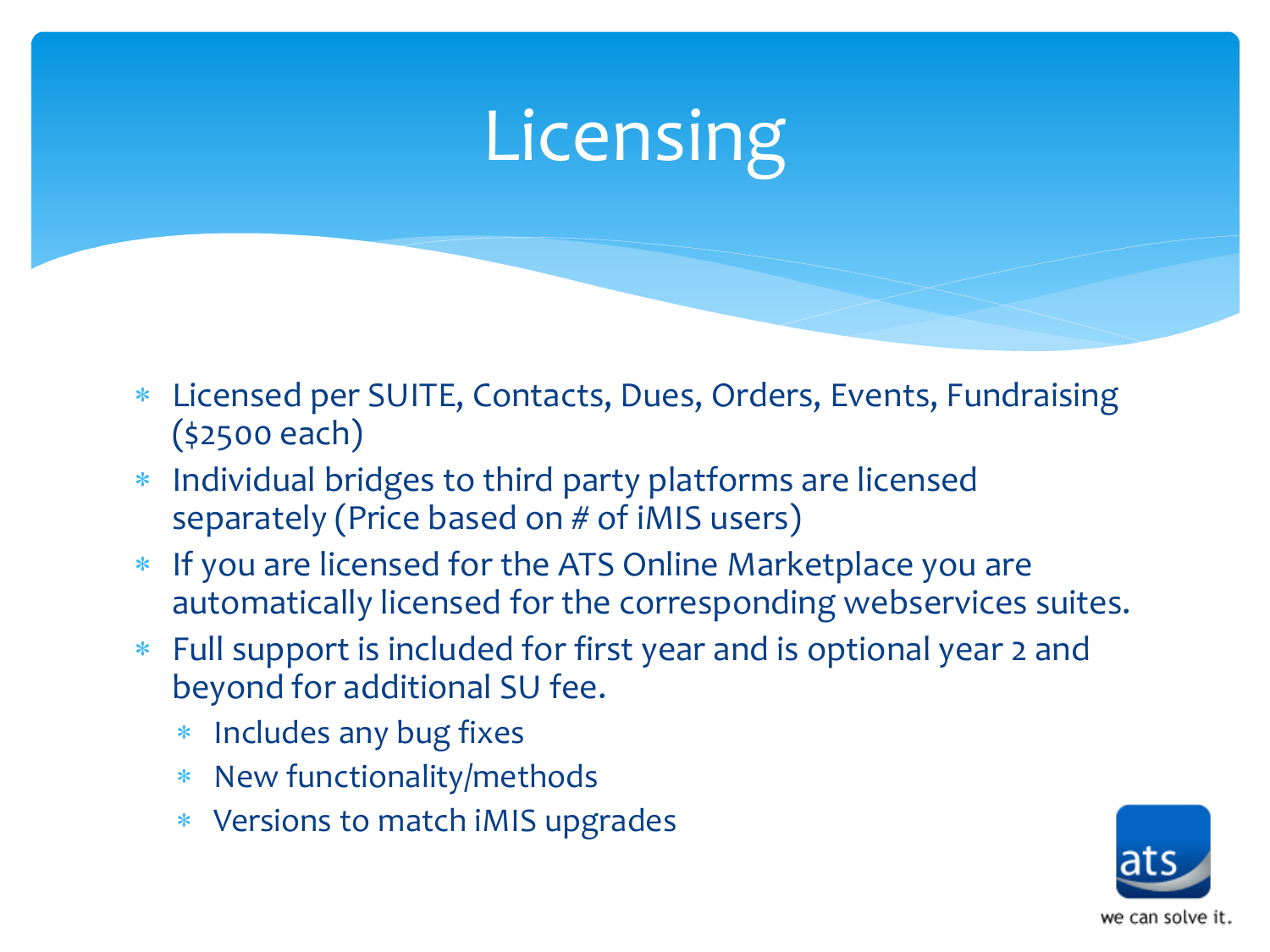## Installation and Support

- Typically scheduled in 1-2 weeks
- WSDL definitions are very complete and include descriptions
- Clients often reserve 4 hours for application support if needed to help with asking what methods to call in what order (for example)
	- Create an order and let iMIS calc Freight, Tax, and Handling
	- Collect and authorize a credit card
	- $*$  Create the Batch
	- Place the Order
	- Delay Capture the Card